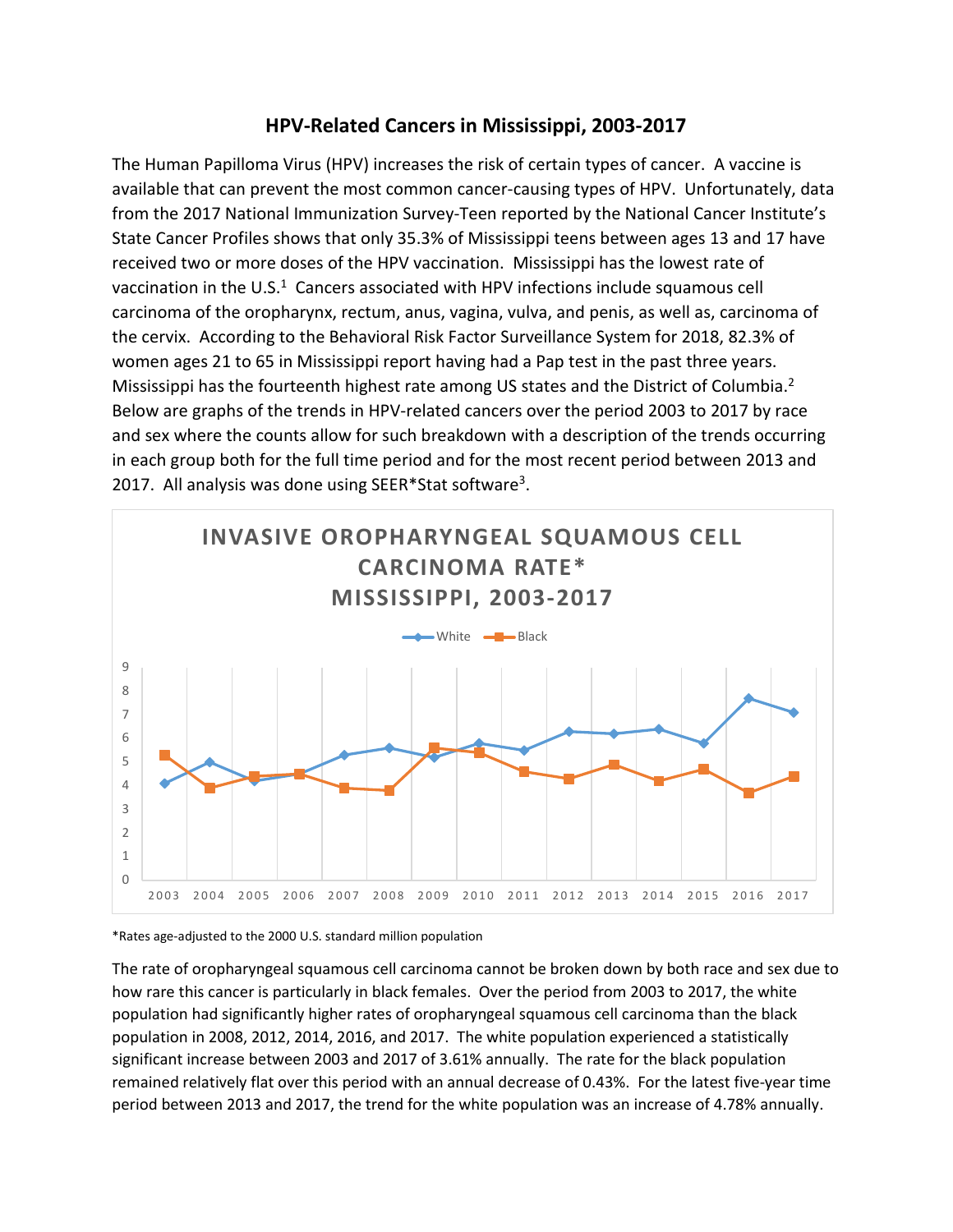The rate for the black population during this period decreased at a rate of 2.94% annually. The changes for both groups between 2013 and 2017 were not statistically significant.



\*Rates age-adjusted to the 2000 U.S. standard million population

Squamous cell carcinoma of the anus and rectum are rare cancers. Thus, the data can only be presented for Mississippi as a whole and not broken down by race and sex. Between 2003 and 2017, the rates for squamous cell carcinoma of the rectum and anus increased significantly at a rate of 2.72% annually. The greatest increases were seen in both white and black females. For the latest five-year time period between 2013 and 2017, anal and rectal squamous cell carcinoma was observed to be increasing at a rate of 8.09% annually, though this change was not statistically significant due to the small number of cases. White females were the only group with a significant increase during the period from 2013 to 2017.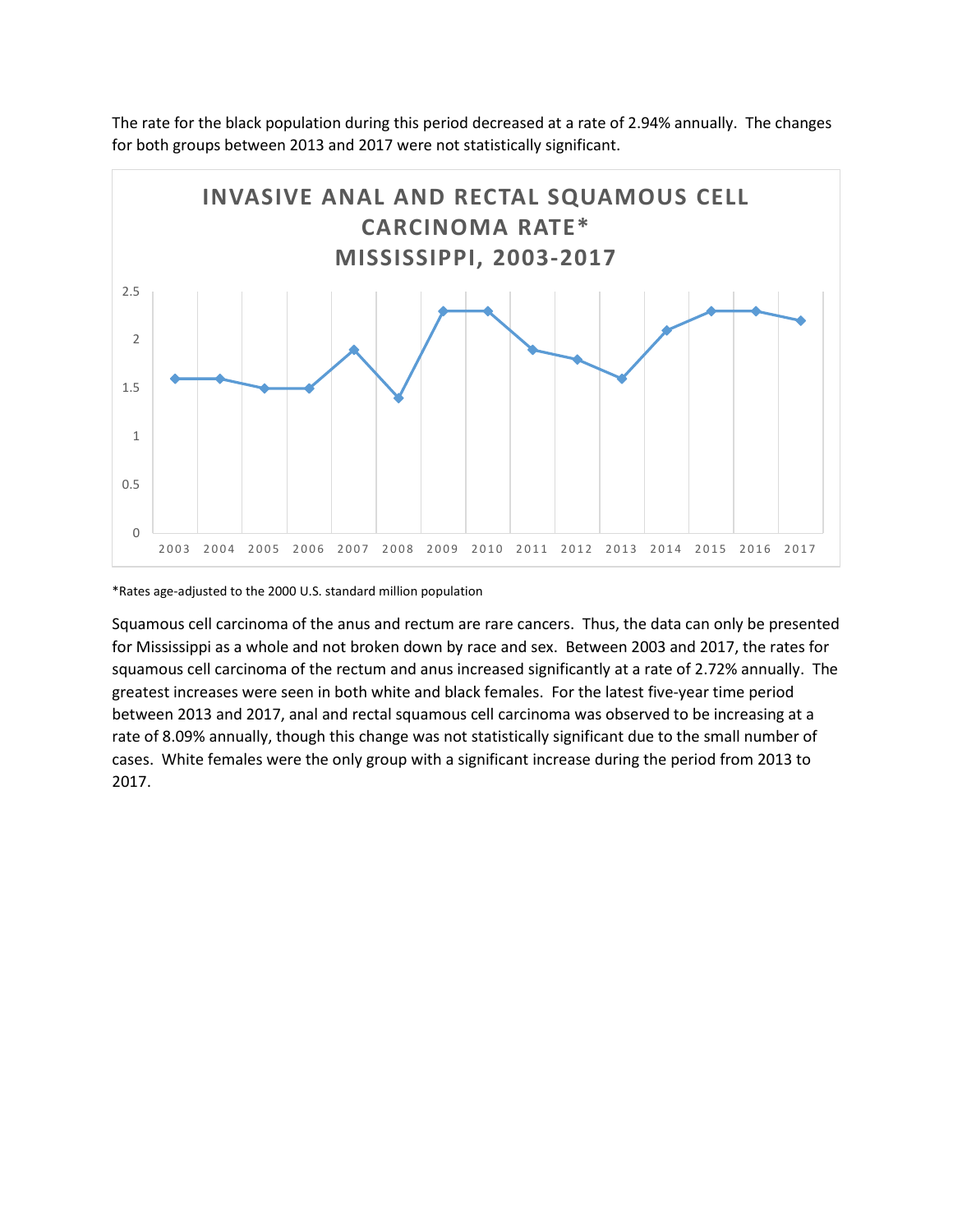

\*Rates age-adjusted to the 2000 U.S. standard million population

Squamous cell carcinoma of the vulva is a rare cancer. Therefore, the rates cannot be broken out by race. For the time period between 2003 and 2017, the rates of squamous cell carcinoma of the vulva increased significantly at a rate of 2.81% annually. In the most recent five-year time period between 2013 and 2017, the rate of squamous cell carcinoma of the vulva increased at a rate of 0.60% annually, though this increase was not statistically significant.



\*Rates age-adjusted to the 2000 U.S. standard million population

Squamous cell carcinoma of the vagina is also a rare cancer. Therefore, the rates cannot be broken out by race. For the time period between 2003 and 2017, the rates of squamous cell carcinoma of the vagina remained relatively stable with only a 1.55% increase annually. However, for the latest five-year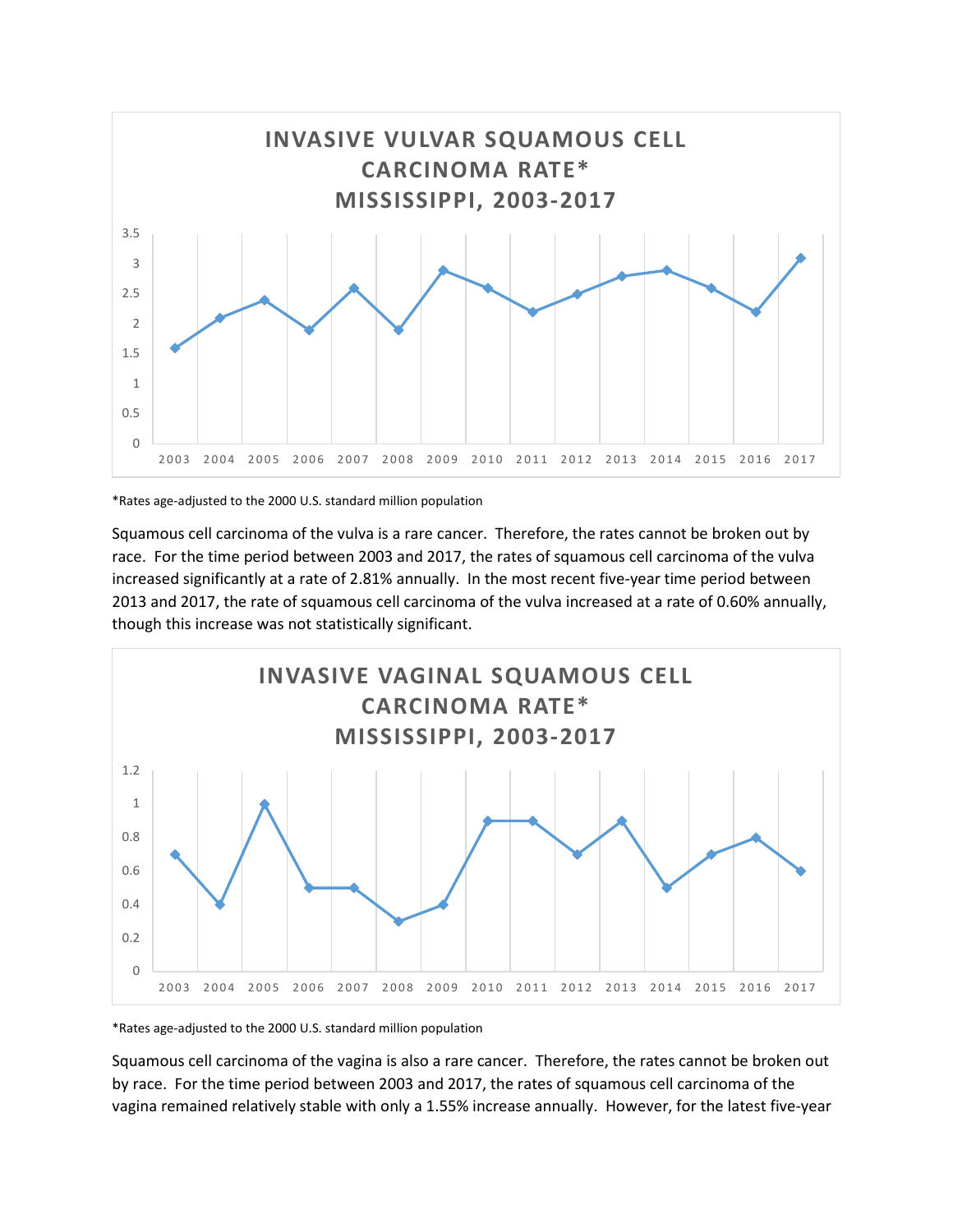time period between 2013 and 2017, the rate of squamous cell carcinoma of the vagina fell 5.66% annually. This change was not significant due to the low numbers of cases.



\*Rates age-adjusted to the 2000 U.S. standard million population

Like most of the other HPV-related cancers, squamous cell carcinoma of the penis is a rare cancer. Therefore, the rates cannot be broken out by race. For the time period between 2003 and 2008, the rates of squamous cell carcinoma of the penis increased 14.98% annually though this increase was not significant due to the small number of cases. Then, from 2008 to 2017, the rate of penile cancer fell 5.61% annually. Again, this change was not statistically significant. For the latest five-year time period between 2013 and 2017, the rate of squamous cell carcinoma of the penis fell 10.79% annually. However, due to the small number of cases, this change was also not statistically significant.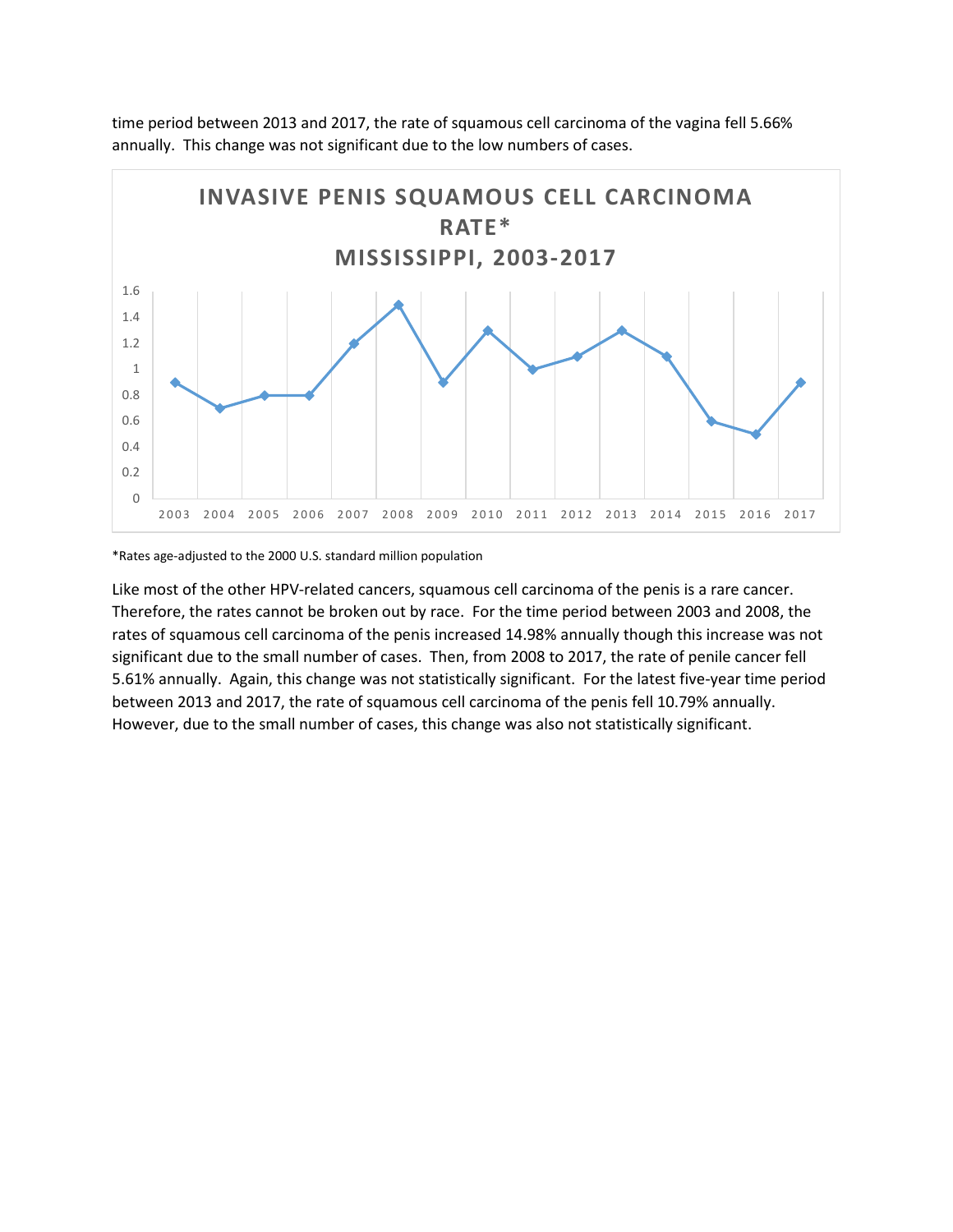

\*Rates age-adjusted to the 2000 U.S. standard million population

The rates of cervical carcinoma were higher for black females than white females, but this difference was only statistically significant for 2003, 2004, 2006, 2009, 2010, and 2013. Over the time period from 2003 to 2017, the rate for black females dropped significantly at a rate of 2.36% annually. The rate for white females increased at a rate of 1.61% annually. This increase was not statistically significant. Over the latest five-year period of 2013 to 2017, the rate for white females rose 6.68% annually, though this change was not statistically significant. The rate for black females decreased significantly 7.76% annually. The falling rate for black females coupled with the observed increasing rate for white females closed the disparity between the two groups to the point that white females had observed rates that were higher than for black females for 2016 and 2017.